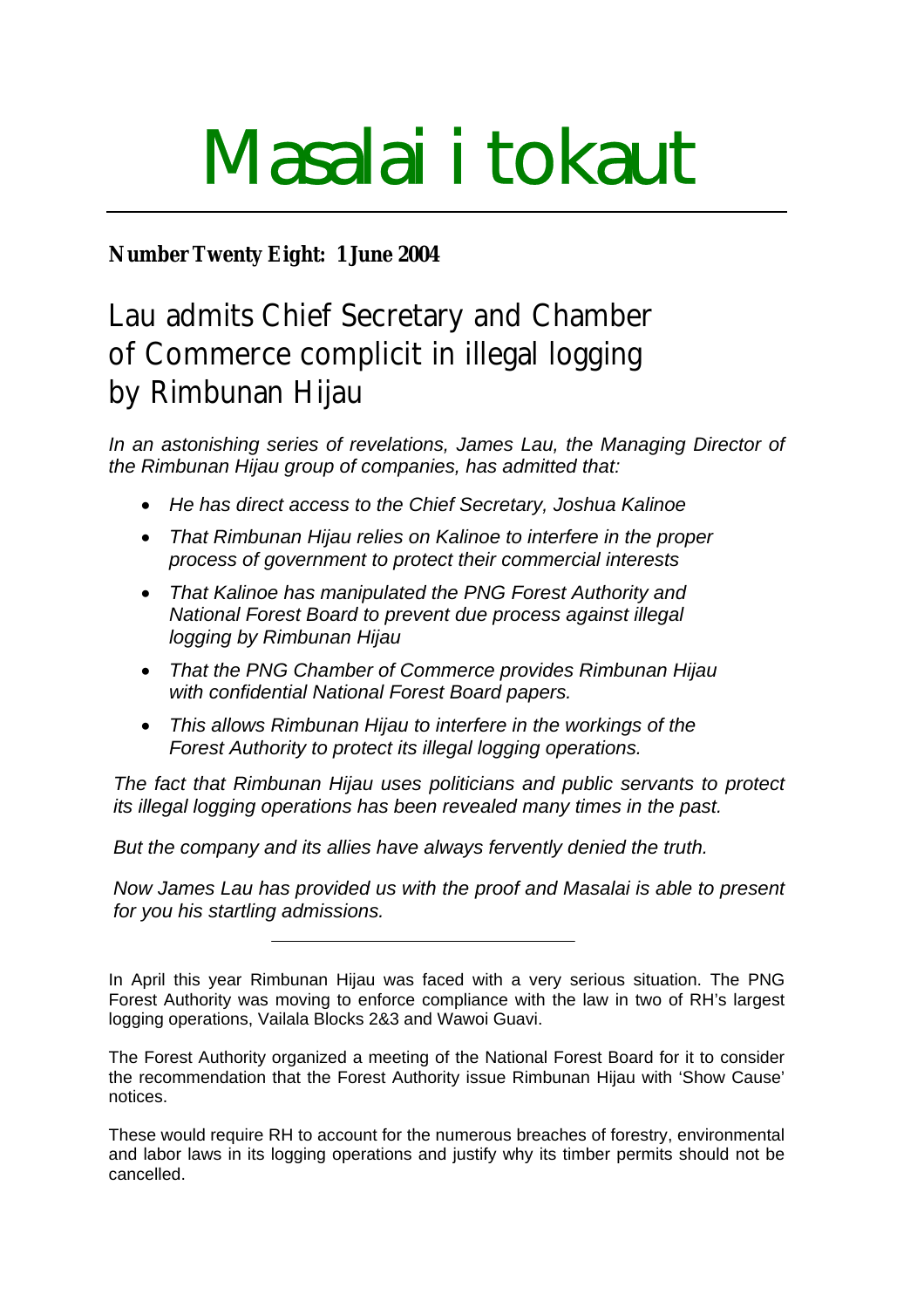The Forest Board meeting was organized for the 28<sup>th</sup> of April 2004.

#### **Chamber of Commerce intervenes to protect RH**

The PNG Chamber of Commerce has a representative on the National Forest Board.

That representative, as chosen by the Chamber of Commerce, is the President of the Forest Industries Association (FIA).

As soon as the Chamber of Commerce Representative received his Board papers he realized the perilous situation that Rimbunan Hijau was facing and he immediately contacted James Lau to tell him what was in the Board papers.

This was a serious breach of the confidential status of the Forest Board papers. The Board papers clearly state on the cover of every volume that:

*"THESE BOARD PAPERS ARE STRICTLY CONFIDENTIAL AND ARE ONLY FOR THE INFORMATION OF BOARD MEMBERS"*

The Chamber of Commerce representative flagrantly disregarded this in a serious breach of his position of trust as a Board member and Board protocol.

How do we know that this happened?

Because James Lau has written a signed letter dated 26<sup>th</sup> April in which he states:

*"I have been informed by the FIA (sic) representative on the National Forest Board that the State Review Team has forwarded a submission to the Board for deliberation during its meeting scheduled on the 28th of April 2004"*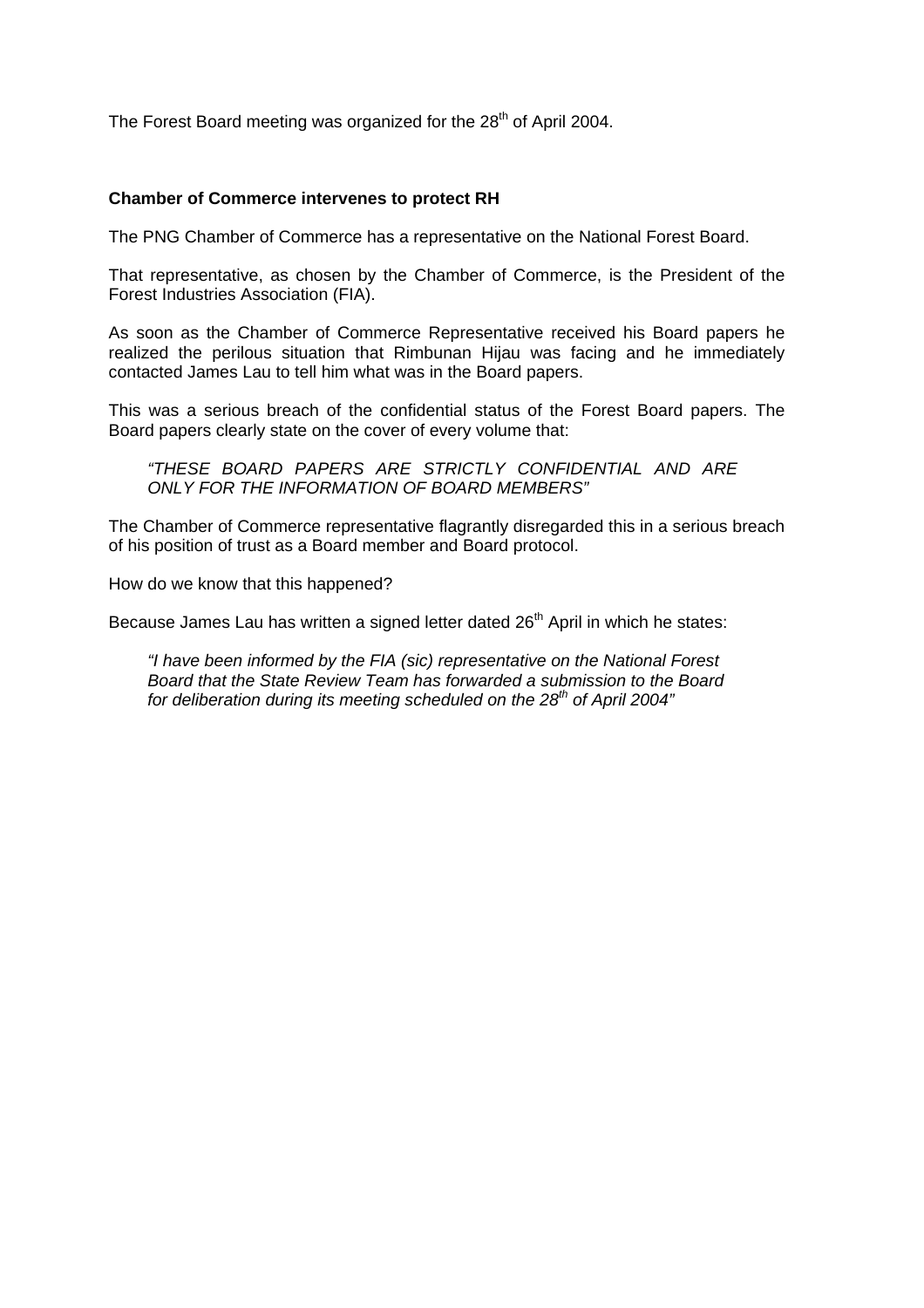RIMBUNAN HIJAU (PNG) LTD.

SECTION 479, KENNEDY ROAD, GORDONS P.O. BOX 102, PORT MORESBY PAPUA NEW GUINEA TEL: (675) 325 7677 FAX: (675) 325 7972

> $200d$  $-4$

The Chairman - National Forest Board Dr. Wari Jamo Papua New Guinea Forest Authority P. O. Box 5055 **BOROKO/NCD** 

> From: James Lau Date: 26/04/2004 Ref: JLC'S2604

Dear Sir.

### Re.: - National Forest Board Meeting / Submission Vailala Block 2 & 3. TP 2-16 -

I have been informed by the FIA representative on the National Forest Board that the State Review Team has forwarded a submission to the Board for deliberation during its meeting scheduled on the 28<sup>th</sup> April 2004.

The submission recommends to issue a show cause notice to Frontier Holdings Limited and to proceed with the termination of the Timber Permit TP 2-16 based on the findings and recommendations of the Independent Review Team The recommendation for termination is obviously based on grounds that:

We also know that the Chamber of Commerce representative did far more than just inform James Lau of the contents of the National Forest Board papers; he actually gave a copy of the papers to him. This is a gross breach of trust and position.

How do we know that this happened?

Because Lau's letter to the National Forest Board runs to seven pages in total and provides a paragraph-by-paragraph rebuttal of every issue contained in the submission in the Board Papers. Lau could only do this if he had a copy of that submission from which to work.

So by breaching his position of trust and Board protocol, the Chamber of Commerce representative was able to give an unfair advantage to Rimbunan Hijau. He allowed RH to write a letter attempting to influence the National Forest Board. No such opportunity was given to the landowners or to the authors of the Board Submission or even the officers of the National Forest Service.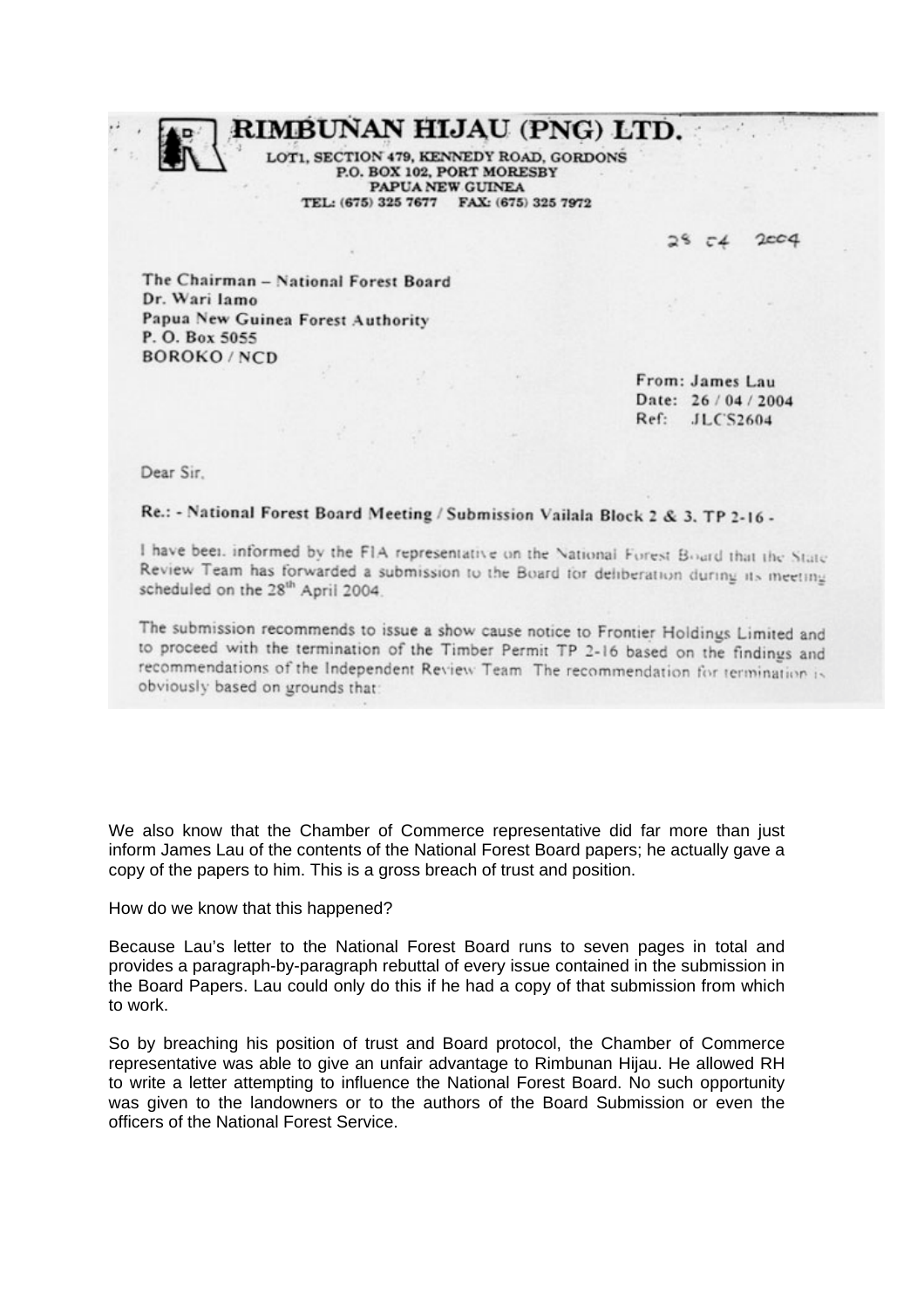#### **Involvement of the Chief Secretary**

James Lau was not content to rely on just a letter to the National Forest Board to deal with the situation that Rimbunan Hijau was facing.

He immediately contacted the Chief Secretary to get him to interfere in the processes of the National Forest Board and the workings of the Forest Authority.

How do we know this?

Because James Lau has written that:

*"We have consulted the Chief Secretary and Chairman of the Inter Agencies Forest Committee, in order to seek his immediate intervention"* 

The Chief Secretary has no statutory role in the administration of the forestry sector or the workings of the National Forest Board or the National Forest Service. But James Lau has clearly admitted that he contacted the Chief Secretary and expected him to use his position to interfere in the workings of the Forest Board.

Indeed, James Lau has specified for us exactly what it was that he required the Chief Secretary to do on his behalf. The Chief Secretary was:

*"To object to the show cause notice and / or termination of the timber permit Direct the state negotiation team to resume negotiations immediately To direct the state negotiation team to address the annual allowable cut To conclude and finalize the project negotiations as soon as possible"*

So James Lau was confidently expecting the Chief Secretary to unlawfully interfere in the forestry sector and protect the interests of Rimbunan Hijau. This was to ensure that that any action against Rimbunan Hijau for illegal logging was immediately stopped. The Chief Secretary was also to ensure that RH is allowed to continue their logging operations in defiance of PNG laws and to the detriment of the landowners.

How do we know this?

Because James Lau has written it all down in his signed letter and we reproduce for you below the relevant section: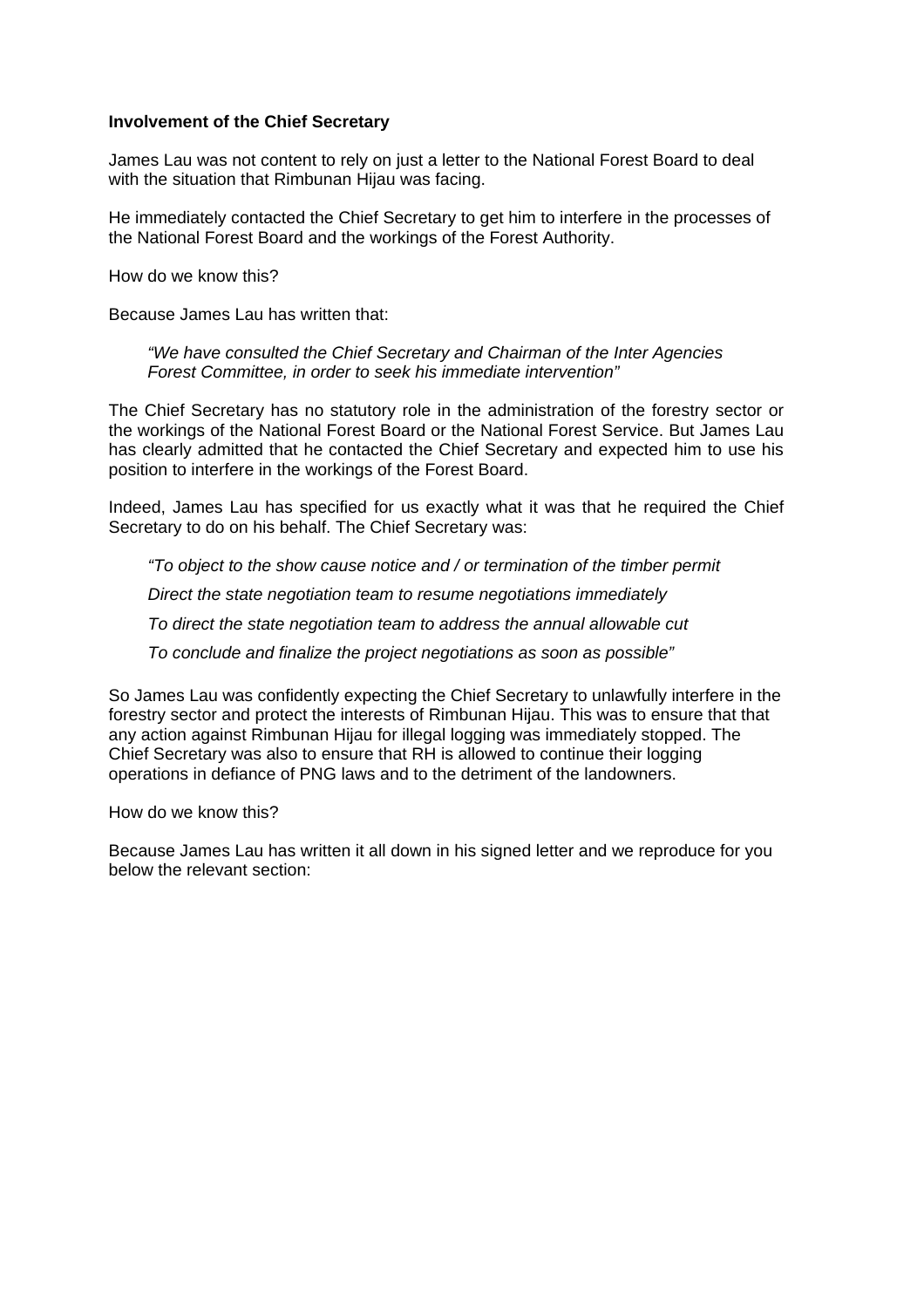Fact is: The suggested time frame of six months to commission such a resource project even by an operator maintaining presence in Papua New Guinea is insufficient. A much more prolonged period of time would be required by a bidder from offshore for gearing up. In addition, the cost projection for the PNG Forest Authority to follow due process is a gross underestimation and far beyond economic reality.

#### 11. Conclusion

The submission to the National Forest Board and its recommendation to show cause is, not justified, u varranted and not in the interest of all stakeholders.

Therefore, we have consulted the Chief Secretary & Chairman Inter Agencies Forest Committee, Mr. Joshua Kalinoe, in order to seek his immediate intervention. The intervention should facilitate the following:

- To object to a show cause notice and / or termination of the timber permit in the best interest of all stakeholders including the Papua New Guinea Government
- To direct the state negotiation team to resume negotiations immediately
- To direct the state negotiation team to address the annual allowable cut by considering economic parameters as matter of priority.
- To conclude and finalize the project negotiations as soon as possible

We are confident that consensus will be reached as soon as the negotiations resume and the state negotiation team is genuine in its considerations of stakeholder contributions and inputs.

We are looking forward to fruitful negotiations in order to expedite the completion of the review process.

Meanwhile. I assure you of our cooperation and remain.

Yours sincerely,

ames Lau Managing Dimetor Jinbunan H. . J (PNG) Group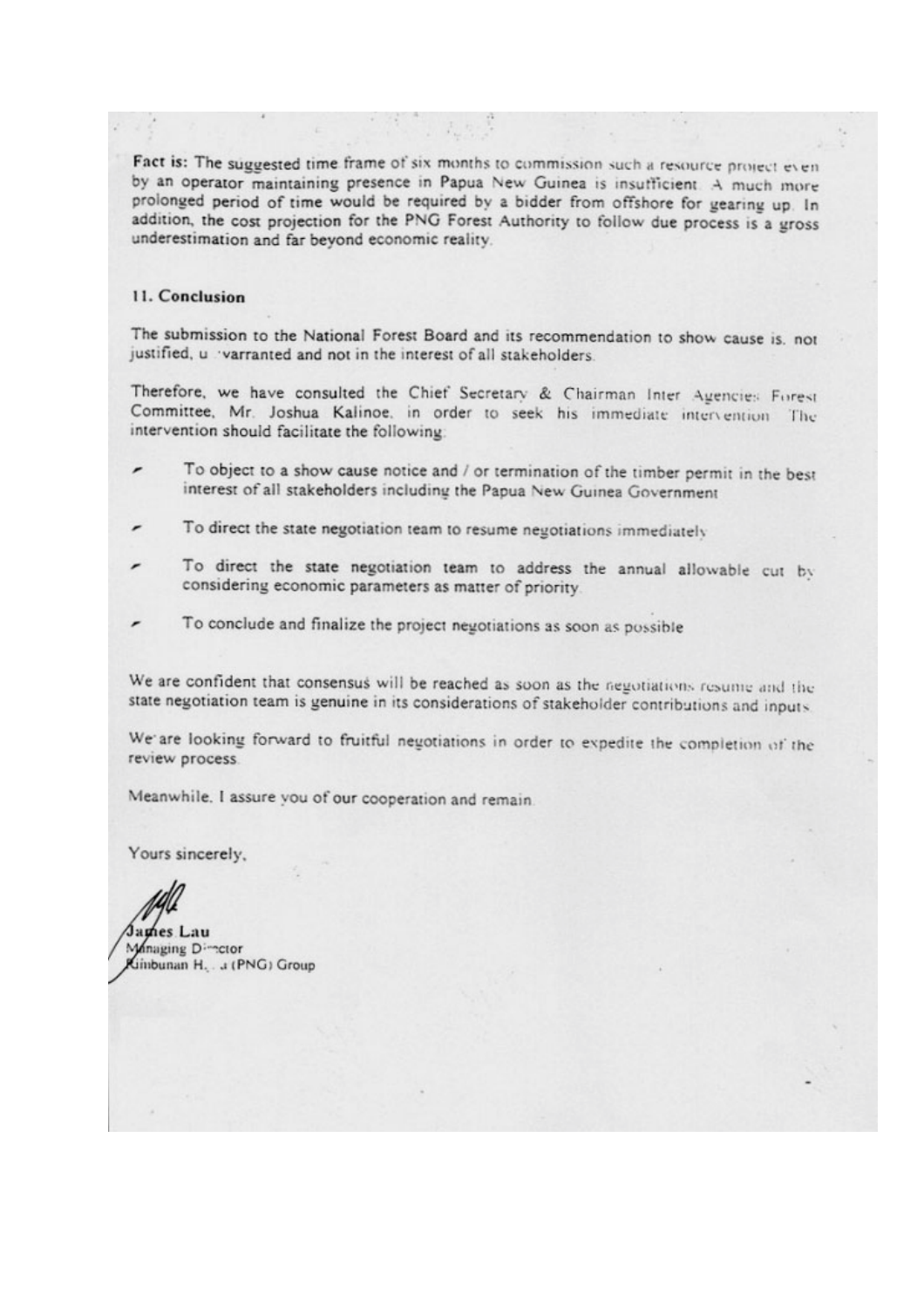As a result of the actions of the Chamber of Commerce, James Lau's letter and his instructions to the Chief Secretary have proved effective.

To date, political [in](#page-5-0)terference has ensured that the National Forest Board has not even met to consider the issue of Vailala Bloc[ks](#page-5-1) 2&3 and Forest Authority insiders tell as that all plans to issue a 'Show Cause' notice in relation to Wawoi Guavi have been tota[lly](#page-5-2) dropped.

<span id="page-5-2"></span><span id="page-5-1"></span><span id="page-5-0"></span>*As an addendum to this sorry tale of political interference and corruption we offer below a short summary on Rimbunan Hijau's logging record, its political links and the involvement of the Chief secretary with the logging industry.*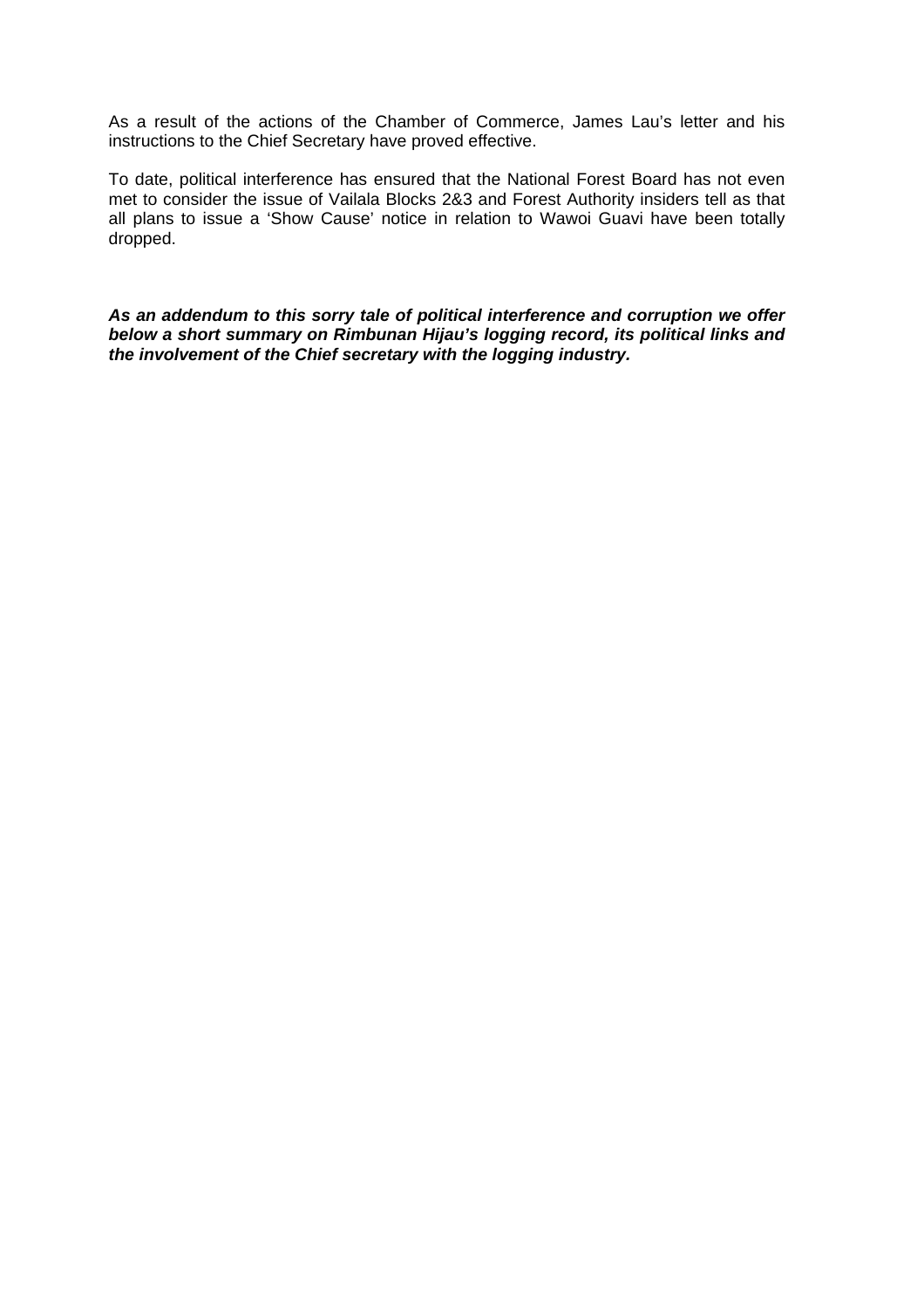#### **Rimbunan Hijau's logging record**

Rimbunan Hijau is the largest logging company operating in Papua New Guinea. It dominates the forestry sector and has control of more than fifty percent of all log exports.<sup>1</sup> Last year Rimbunan Hijau exported logs worth more than K110 million<sup>2</sup> and an unknown quantity of sawn timber and veneer.

Rimbunan Hijau is already infamous for the appalling environmental damage caused by its logging operations<sup>3</sup> and its human rights abuses<sup>4</sup> including the use of police mobile squads to repress local people<sup>5</sup>.

Masalai has recently reported on Rimbunan Hijau's unlawful use of illegal foreign labor<sup>6</sup> and its manipulation of local landowners and the way that the company lies, cheats and bribes in order to avoid the scrutiny of the law<sup>7</sup>.

A recent government review has found that all the Rimbunan Hijau logging projects surveyed are totally unlawful:<sup>8</sup>

- (i) The timber permit have expired or been unlawfully extended
- (ii) The timber permit conditions are not being met
- (iii) There are no current approved environmental plans
- (iv) The Logging Code of Practice is being routinely ignored
- (v) There is no sustainability in the log production or maintenance of the forests ecological balance
- (vi) Royalty payments are not distributed fairly to all landowners and many levies are not paid at all
- (vii) Other legal breaches identified include serious human rights abuses, failure to lodge performance bonds, use of foreign labour in restricted positions, general infringements of workers rights, failure to provide any health and safety equipment, failure to register vehicles

These findings of course came as no surprise to local landowners who have to contend with the appalling consequences of Rimbunan Hijau's logging operations around PNG.

#### **Rimbunan Hijau's political links**

 $\overline{a}$ 

Rimbunan Hijau is able to operate its logging operations in total defiance of the law because of a tight network of political allies and public servants that protect its interests.

<sup>1</sup> High profile logging operations controlled by Rimbunan Hijau include Wawoi Guavi in Western Province, Vailala and East Kikori in Gulf Province, Alimbit Andru in West New Britain, Manus South Coast, Manus West Coast and Kali Bay on Manus Island, Cape Orford and Tokai Matong in East New Britain and Sagarai Gadaisu and Gara Modewa in Milne Bay.

 $^{2}$  In 2003 Rimbunan Hijau exported from PNG over 240 ships loaded with raw logs worth more than K113 million. PNG exported over 600,000 cubic meters of sawn timber and veneer with a value that could exceed K600 million

 $^3$  Erskine P (1999) An environmental impact assessment of logging operations in Block 3 of the Wawoi Guavi TRP. Pwesei C L (2000) Environmental and social impact assessment of logging operations in the West Coast of Manus Area. Melick D (2003) Environmental impact assessment of logging operations in the Wawoi Guavi TRP

 $4$  See for example SGS Dateline (2001) Wilderness laid waste  $5$  See for example National Intelligence Organisation Reports

 $^6$  Masalai Number 26 Rimbunan Hijau abusing local workers and exploiting labor laws, 16 April 2004<br>7 Masalai Number 27 Vailala landowners bribed, 15 May 2004

<sup>&</sup>lt;sup>8</sup> Review of Current Logging Projects. Individual Project Review Reports, 2003/2004